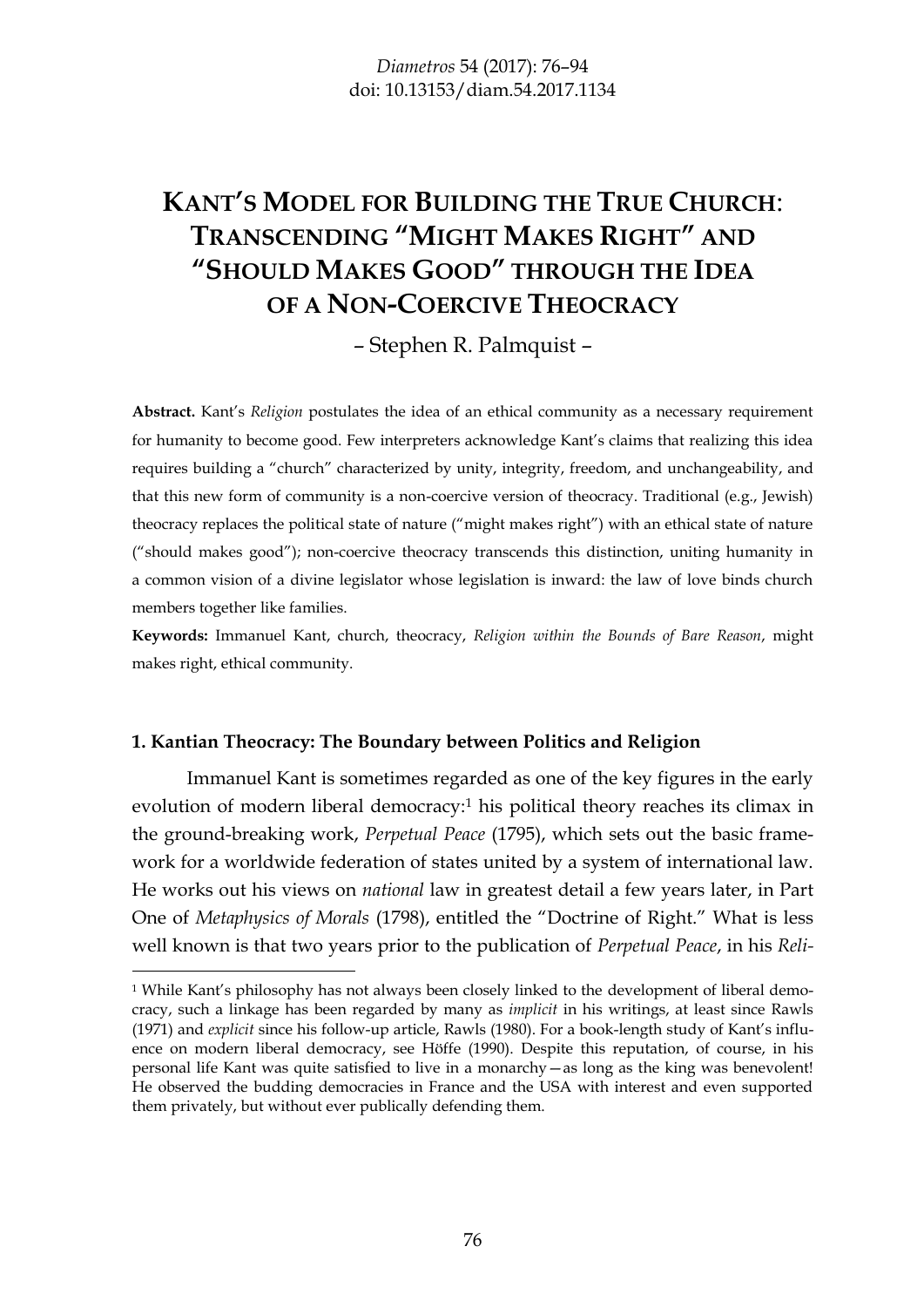*gion within the Bounds of Bare Reason* (1793/1794),<sup>2</sup> Kant had postulated a very different, explicitly religious path to the politics of peace: in the Third Piece (i.e., the book's third essay; see note 2) he presents the idea of an "ethical community" as a necessary requirement for humanity to become "satisfactory to God." While many scholars have noted the importance of Kant's concept of the ethical community, few recognize the force of his argument that such a community can become real *only* if it takes the form of a church, a religious community that sees itself as eventually transitioning into the kingdom of God; as a result, the precise status of his proposal remains unclear and under-appreciated.

A criticism commonly lodged by those who do consider the politically oriented arguments in *Religion* is that Kant fails to provide practical guidelines for the *empirical implementation* of his plan to establish an ethical community.<sup>3</sup> Such criticisms arise, however, out of a failure to appreciate that Kant does propose a fairly detailed set of *parameters* for the construction of such a community, but that these guidelines are exclusively *religious* and are therefore "political" only in a paradoxical sense. Kant introduces the term "ethical community" in the first few sections of the Third Piece; he then argues in Section IV (*R* 101–102) that such a community must take the form of a *church* if it is to succeed in achieving the goals Kant has set for it in the foregoing sections. What is rarely recognized is that Kant uses this technical term ("ethical community") only six more times throughout the remainder of the entire book;<sup>4</sup> from Section IV onwards, he uses "church" as his standard term for the organization that aims (or ought to aim) to establish the ethical com-

<sup>2</sup> References to Kant's *Religion* (abbreviated "*R*") cite the pagination of the Berlin Academy Edition, volume 6; quotes are based on Werner S. Pluhar's translation [Kant (2009)], in the thoroughly revised version I present in Palmquist (2016a). Where my translatiion departs significantly from Pluhar's, I provide Kant's German in square brackets. Pluhar's translation is the only one that correctly translates *Stück* ("piece"), the term Kant uses to distinguish between the main divisions of his book—the four essays originally intended to be a series of journal articles (or "pieces").

<sup>&</sup>lt;sup>3</sup> A good example is Rossi (2005); in his search for explicit guidelines as to how Kant thinks we should construct an ethical community he refers on only a few passing occasions to Kant's theory of the church (see e.g. ibidem: 56, 61–62, 99). For a detailed response to Rossi's lament regarding Kant's alleged lack of specific guidelines for implementing the ethical community, see Palmquist (2010a). This neglect is less pronounced in German literature on *Religion*, where Kant's doctrine of the church is more likely to be treated at face value. See, for example, Sala (2004). Several other chapters in the same collection acknowledge that in *Religion* the ethical commonwealth is depicted as a church. See also Wood (2011) and Flikschuh (2011).

<sup>4</sup> After *R* 102, the technical term "ethical community" occurs *only* at *R* 106, 126, 134n, 151, 152, 153. In three other passages, Kant uses "community" in close conjunction with "moral" (*R* 105; cf. 151, 200). But in general, from *R* 101 onwards, "community" refers to what he sometimes explicitly calls the "church community" (*R* 113, 179, 199 [twice]), which may or may not be ethical/moral.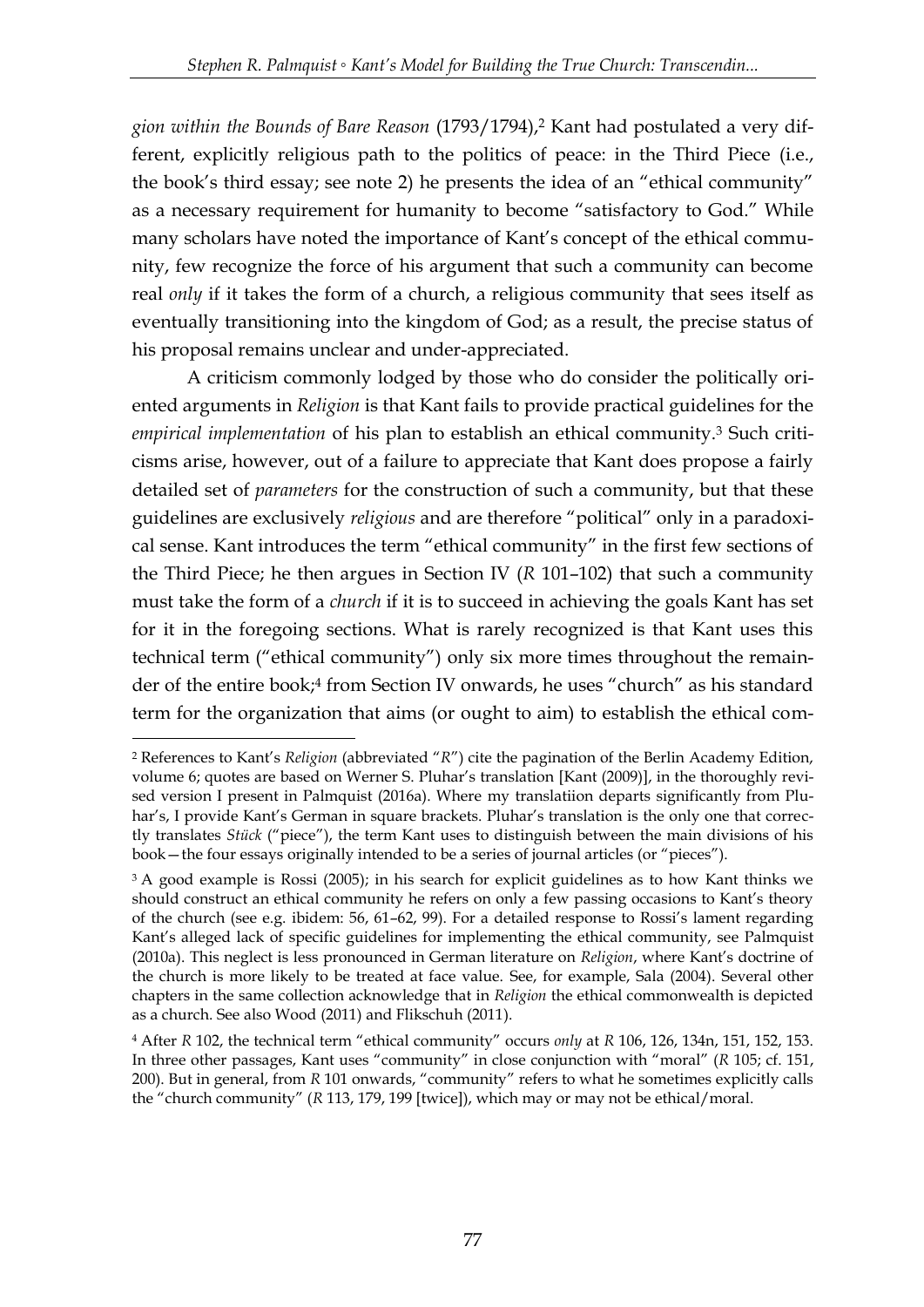munity on earth.<sup>5</sup> Thus, for example, "church" occurs well over 100 times in the Third Piece alone. Before concluding with a sketch of arguments I have presented in more detail elsewhere, regarding Kant's theory of the *church*, <sup>6</sup> my goal in this article will be to demonstrate that, even in the first three sections of the Third Piece—i.e., even *before* he first argues that an ethical commonwealth must take the form of a church—Kant argues that the basic parameters for achieving this all-important goal *must* be religious. Moreover, I shall argue that, although Kant himself never uses the term in precisely the way I use it here, he describes and defends a form of ethical community that can be appropriately regarded as a special, "non-coercive" form of *theocracy*. 7

Kant uses the term "theocracy" three times in *Religion* (*R* 79, 99, 125), twice linking it explicitly to the Jewish conception of a politico-religious nation (*Staat*), as described in the Bible. In Section II of Division One<sup>8</sup> of the Third Piece, he defines a theocracy more generally as "a juridical community" whereby "a people of God" permits human leaders to enforce a set of "statutory laws" as God's commands

<u>.</u>

<sup>5</sup> Of course, in some passages Kant's use of "church" is negative, because not all churches actually aim to become an ethical community. My point here is that, from *R* 101 onwards, Kant's focus is not on the ethical community as such, but on how *churches* may or may not succeed in making this ideal real.

<sup>6</sup> In addition to the book review mentioned in note 3, see Palmquist (2000a): §VII.3.A and §VIII.3.A.

<sup>7</sup> The term "theocracy" (Greek for "God's rule") can be traced back to Flavius Josephus, who used it to describe Jewish religion in *Contra Apionem* (c.97 AD) 2.165–166. Since then its main applications have been to Jewish religion, though Islamic philosophers have often employed similar terminology. For a balanced historical overview, see Fraenkel (2010). Beginning with Plato's *Laws*, Fraenkel traces a traditional way of defending theocracy not as opposing Enlightenment-type autonomy, but as the best way of *promoting* it: for these philosophers "the ideal theocracy is an anarchic state, in which citizens enjoy complete autonomy because the only rule they submit to is that of the soul's rational part" (ibidem: 358). While he refers to Kant's role in the *autonomy* side of this tradition, he does not recognize that Kant might himself have been defending a version of the same thesis from the *theocracy* side as well. A rare exception to the general neglect of the theocratic character of the argument that lies at the core of Kant's *Religion* is Kal (2011). Along similar lines, expanding on a hint I proposed in an earlier article [see Palmquist (1994): 427], Randall A. Poole has argued that Solov'ev's concept of "free theocracy" has its roots in Kant. See Poole (2014): 224– 229.

<sup>8</sup> Division One is entitled "Philosophical Presentation of the Victory of the Good Principle amid the Founding of a Kingdom of God on Earth" and corresponds to Division Two, entitled "Historical Presentation of the Gradual Founding of the Dominion of the Good Principle on Earth." I argue in §VII.3.A and §VIII.3.A of *Kant's Critical Religion* (see note 6, above) that Kant focuses on his socalled first "experiment" (i.e., constructing a system of rational religion) in Division One and on his "second experiment" (i.e., assessing the compatibility of Christianity with the rational system) in Division Two. Kant focuses on his so-called first "experiment" (i.e., constructing a system of rational religion) in Division One and on his "second experiment" (i.e., assessing the compatibility of Christianity with the rational system) in Division Two. He introduces this "experiment" (or "attempt"; *Versuch*) terminology at the end of the first edition Preface (*R* 10) and at the beginning of the second edition Preface (*R* 12).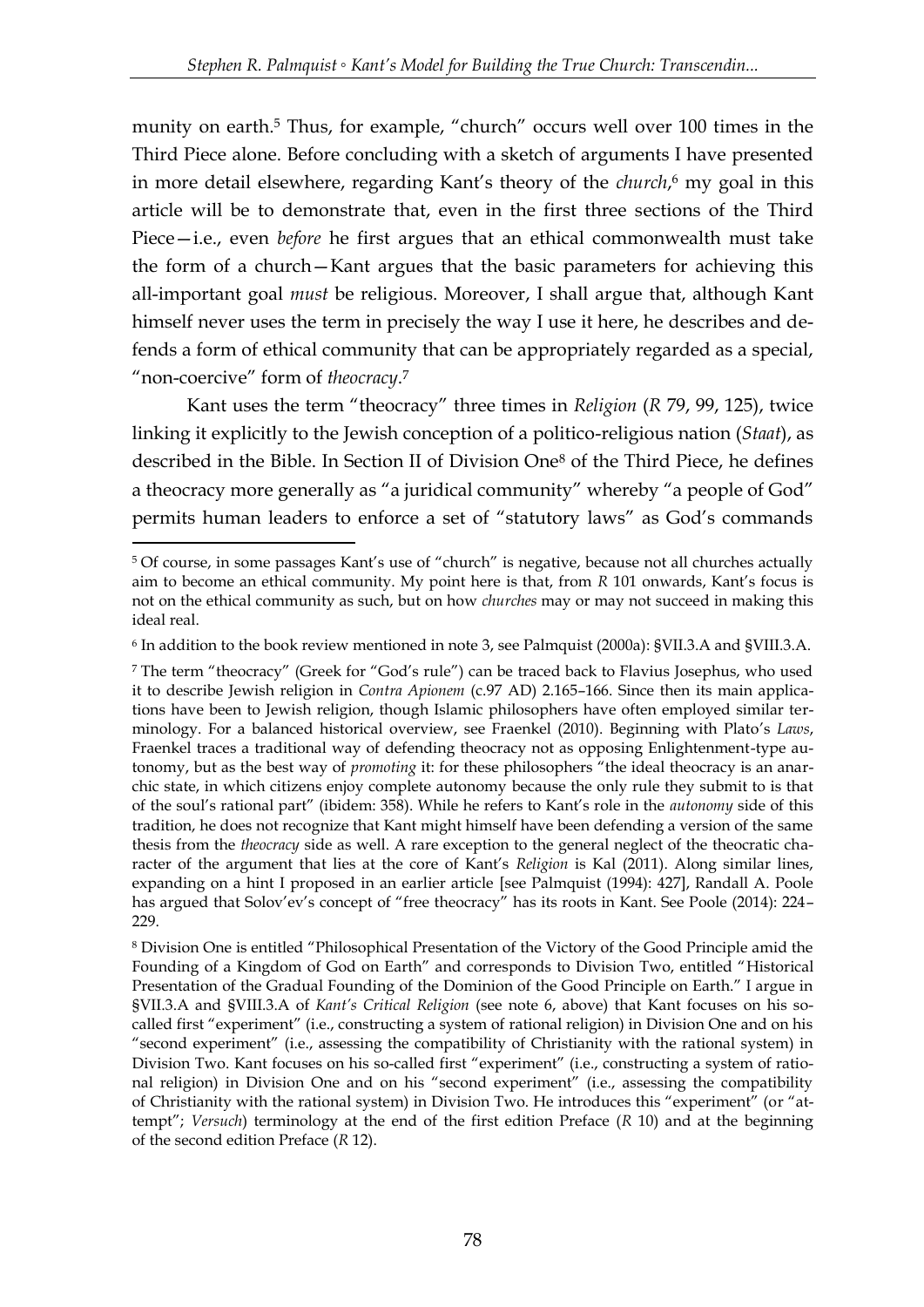(*R* 99–100). Commentators have naturally assumed that Kant's own model for the ethical community cannot be called a theocracy, because Kant himself clearly states that such a political system cannot serve as the foundation for a *genuine* ethical community.<sup>9</sup> He draws this conclusion because, even though it correctly recognizes that an ethical community can succeed only by appealing to a *divine* legislator (i.e., that a genuine ethical community must be *religious*), a typical theocracy (at least, the type of theocracy Kant took to be exemplified by the Jewish nation<sup>10</sup>) fails to recognize that *ethical* laws cannot be legislated by *political* means. In other words, the attempt to enforce morality through externally imposed and therefore *coercive* statutes will inevitably fail to produce the desired result: namely, ethically good persons. Such an attempt will at most produce *legally right* behavior. What Kant hints at but never explicitly states is that the paradoxical position he defends in Sections I-IV could aptly be described as a theocracy, *if* it were possible for a theocracy somehow to be *non-*coercive.<sup>11</sup> Elsewhere, I have argued that this is not only possible but is the *correct* definition of the term "theocracy" (see notes 7 and 11); because this amended definition of the term fits Kant's position so well, I shall adopt it in this article. In order to appreciate the force of the claim that Kant's theory of the church can be described as a theocracy, in the sense of a noncoercive (and thus, in a sense, non-*political*) political system for governing religious

<sup>9</sup> See e.g. de Vries (2002): 94; Abramson (2009): 266; DiCenso (2011): 252; and Miller (2015): 89–90, 106. As Robert Erlewine points out [in Erlewine (2010): 110-117], Kant's depiction of theocracy is best understood in the context of his friendly interactions with the contemporary Jewish philosopher, Moses Mendelssohn; as such "Jewish theocracy serves as a negative counterpart for Kant's account of the 'religion of reason'" (ibidem: 111). While Erlewine hints at the position I will defend here—for example, he states that Kant's account of the ethical community begins by "[m]irroring Judaism" through a revision of its *version* of theocracy (ibidem: 116), with both approaches sharing a view of God as "the public 'lawgiver'" (ibidem: 117)—he does not work out the implications of this juxtaposition explicitly in terms of a Kantian *type* of theocracy.

<sup>&</sup>lt;sup>10</sup> Some commentators take Kant's portrayal of Judaism as evidence of anti-Semitism; for a recent example, see Mack (2014): 33–34. By contrast, DiCenso correctly points out that in this passage (i.e., *R* 79) Kant actually praises Jewish theocracy for providing a "foothold for the *good* principle on earth" [DiCenso (2011): 246], though he does not point out that this foothold corresponds to what Kant calls the ethical state of nature. DiCenso criticizes Kant's overall portrayal of Jewish theocracy and its relation to Christianity (see ibidem: 260–262) for being overly "idealized," claiming that Kant's rather pejorative views of Judaism, as focused exclusively on outward observances, "are mistaken" (ibidem: 262).

<sup>&</sup>lt;sup>11</sup> Although Kant himself did not use the term "theocracy" in precisely the way I use it in this article, I have previously argued (on grounds entirely independent of Kant's philosophy) that the political system actually recommended in the Bible is just such a non-coercive theocracy—given a non-standard definition of "theocracy" as an internally legislated, "non-political political" system. See Palmquist (1993). By contrast, the attempt of authors on the Christian right, such as Rousas John Rushdoony and Gary North, to revive a form of theocracy typically interprets the term as a Christianized version of Jewish theocracy. Not surprisingly, such authors therefore see Kant as an arch-enemy; see e.g. Sanford (2014): 99–101.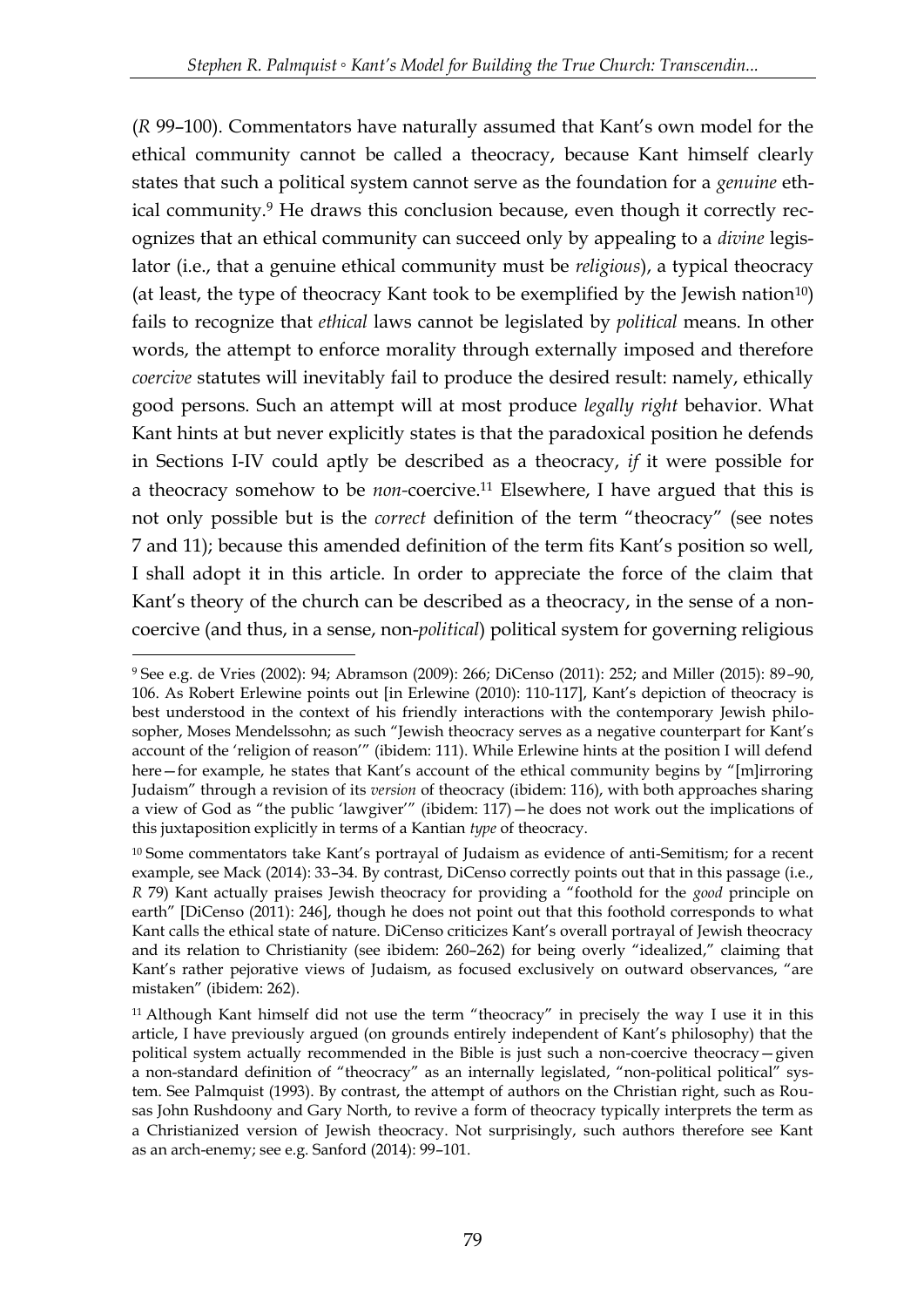institutions, we must identify Kant's precise reason for thinking an empirical realization of an ethical community is itself a necessarily paradoxical notion. To this task let us now turn our attention.

## **2. Two Ways of Transcending the State of Nature**

<u>.</u>

Kant introduces the basic paradox in Section I of Division One of the Third Piece in order to explain the nature of the "problem" for which the *church* is his eventual "solution."<sup>12</sup> In the brief untitled introductory section to the Third Piece, Kant has just explained that the kind of individual moral conversion defended in the Second Piece is not sufficient to realize the purpose of being religious (namely, to overcome the debilitating influence of evil, as described in the First Piece), because even good-hearted people will inevitably corrupt each other's moral character, merely by being around each other, *if* they do not intentionally unite themselves together for the mutually agreed purpose of becoming good.<sup>13</sup> Section I of Division One, entitled "On the Ethical State of Nature," then introduces a fourfold conceptual framework by combining two twofold oppositions:<sup>14</sup> between the state of nature and the civil state; and between political (external) and ethical (internal) versions of each. The latter pair represents two different ways of forming a civil union based on laws: whereas political laws are based on *force*, "laws of virtue" are purely rational or "bare" and therefore *non-coercive* (*R* 95).

The second paragraph of Section I clarifies the difference between the *type*  of "state of nature" that precedes either form of civil union. In both senses, the state of nature is the original, pre-civil situation where no external laws exist to compel people to conform to the will or preferences of others; because "no *public* power-holding authority" exercises control, "each person is his own judge" (*R* 95), with regard to either external relationships (the political situation) or individual choices (the ethical situation). Implicit in Kant's account is that people living in the juridical state of nature follow the rule often referred to as "might makes right":

<sup>12</sup> Kant uses the terms "problem" and "solution" in Section III (*R* 100), where "problem" refers to the position put forward in Section I and "solution" refers to the position defended in Sections III and IV.

<sup>13</sup> What Kant calls the "change of heart" does overcome the evil "conviction" (*Gesinnung*) that all human beings start out with; but it does not overcome the underlying "propensity" (*Hang*) that gives rise to the evil conviction. Kant portrays the problem of self-deception, caused by our evil propensity, as one that affects good-hearted as well as evil-hearted people. The task of the Third Piece is to explain how to construct institutions that will help people to resist this abiding tendency. For a more detailed discussion of the change of heart and of Kant's concept of *Gesinnung*, see Palmquist (2015a, 2010b).

<sup>14</sup> This is what I call a "second-level analytic relation" or 2LAR; see e.g., Palmquist (2000b), Lecture 13.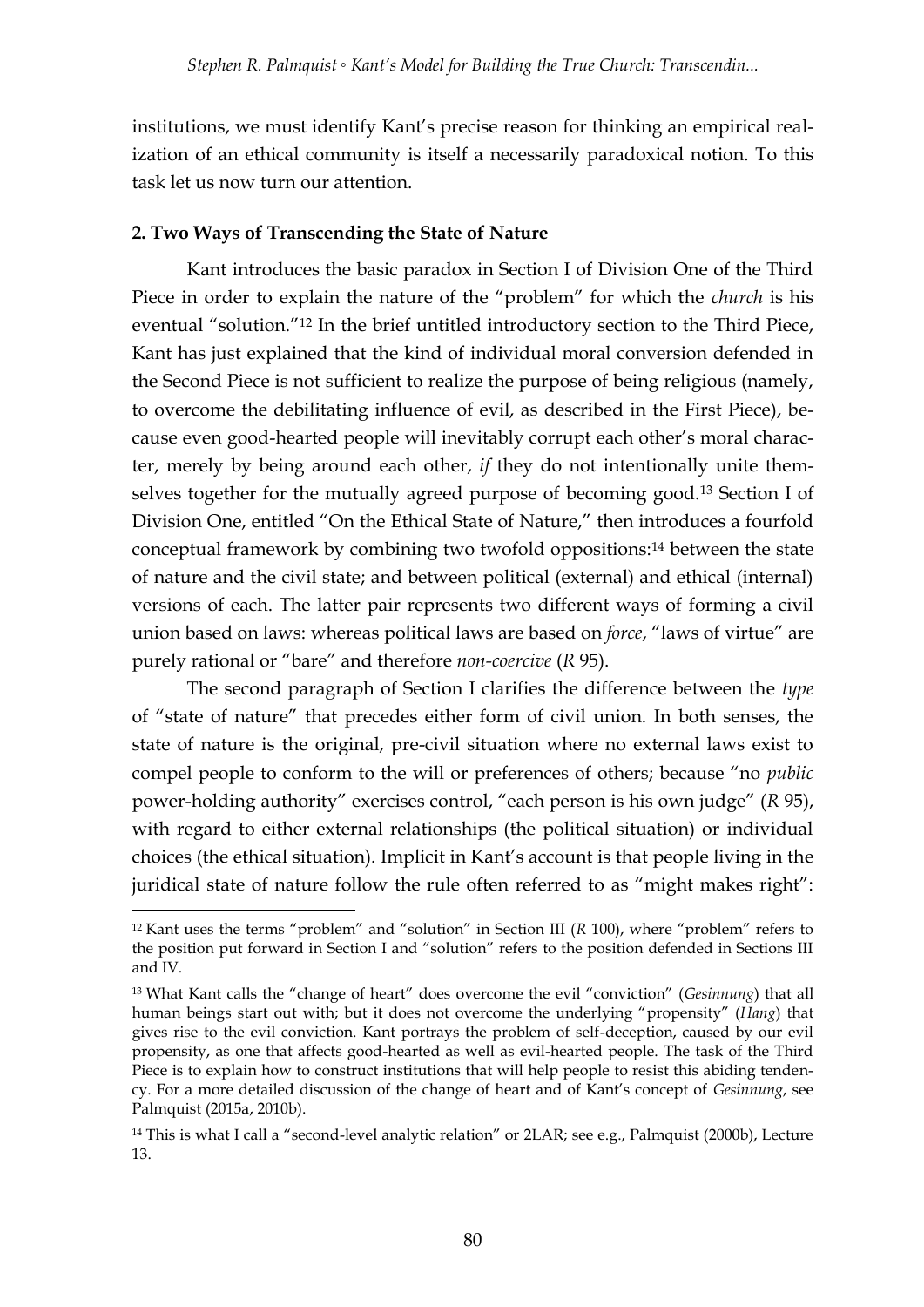the person deemed "right" in any conflict is the one who wins the fight! Kant supplements this classical notion with an ethical equivalent that we can conveniently refer to by coining the phrase "should makes good" to describe the rule governing people's choices: the person deemed "good" in such a situation is the one who dutifully chooses to do whatever he or she thinks "should" be done—deeds that may or may not suit the whims of his or her self-love. In other words, people living together in the ethical state of nature consider what they should and should not do without giving heed to the fact that the moral law must have an objective status that requires us to consider the "shoulds" of *other* people as well (i.e., to consider a *universally* valid "ought").<sup>15</sup>

A group of people leaves the *juridical* state of nature and establishes a political community by agreeing on a set of external laws; for a written code is the only way to establish a system of rights that will enable a society to transcend the aforementioned law of the jungle. Yet an ethical community cannot be based on a written code, because leaving the *ethical* state of nature requires people to agree (or at least, to express a public, unified stance) on *internal* laws, laws of virtue. The conflict arising out of this fourfold distinction, between the internal/ethical and the external/political, poses a key question: Since the ethical state of nature is one where every person serves as his or her own moral judge, how can such a thoroughly internal state be transformed into a *public* form without becoming political and thus ceasing to be an *ethical* community?

This question, implicitly posed in Sections I and II of Division One of the Third Piece, lies at the very heart of Kant's conception of why and how Christianity (properly conceived, as the pure moral teachings of Jesus [see *R* 158–162]) put human beings on the road to true religion for the first time. Examining Kant's answer to this key question (as I shall do in §§3–4 below) is the ultimate aim of the present article. But before proposing his answer (with his theory of the four requirements for church organization), Kant sets the stage by considering and rejecting two alternative positions that have often been attempted. As my concern in this section is not to examine the details of Kant's own theory of the church, but

<sup>15</sup> For a detailed account of the distinction between the political and the ethical, see Kant's *Metaphysics of Morals*, whose two main parts (Doctrine of Right and Doctrine of Virtue) deal, respectively, with precisely these two types of law, the external and the internal. In the early stage of the evolution of human society, the state of nature is a situation defined by "every man for himself," when it comes to listening to and obeying the moral law. If we remain at that stage, then we are left with relativism—a position that could be mistakenly imputed to Kant, given his radical emphasis on morality being determined by nothing but the *internally* legislated moral law. Acknowledging Kant's call to *leave* the ethical state of nature is essential to understanding how the universal ethics of Kant's *Groundwork* and second *Critique* transcends relativism.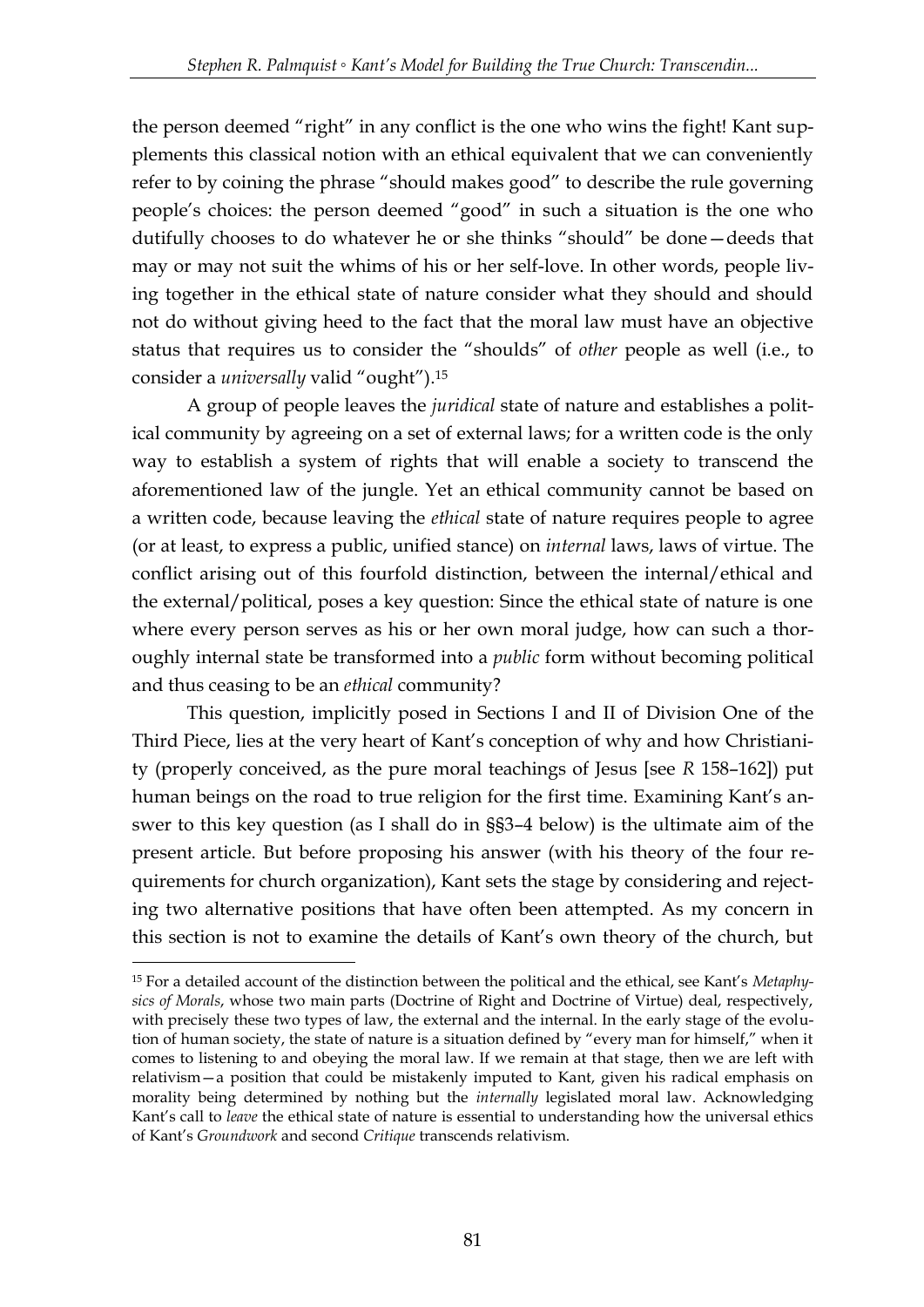only to consider how best to *identify* it in comparison with other options, a consideration of these two rejected options will be crucial in determining how Kant wants us to conceive of his preferred model for building the ethical community.

First, Kant observes that those in authority in a political community may wish to exercise "a dominion over minds" by enacting laws with an ethical aim. But such attempts are futile: *forcing* someone to be virtuous would be self- -contradictory (*R* 95), given that virtue is by definition a willing (i.e., *unforced*) choice to obey *internal* laws. When ethical laws are *externally* enforced, they have the ironic effect of hampering virtue: people are likely to do what is good but for the wrong reason, thus allowing the propensity to evil that Kant introduced in the First Piece to retain its dominion—a point Kant stresses at *R* 96 by paraphrasing Jesus' condemnation of a similar misuse of power (i.e., Matt. 23:13–36, where Jesus intones seven "woes" against "the teachers of the law and Pharisees"): "But woe to the lawgiver who aspired to bring about through coercion a [political] structure [*Verfassung*] directed to ethical purposes." Since we cannot judge "the inwardness [*das Innere*] of other human beings," the guardians of a political system could never accurately assess whether external laws with an ethical aim are succeeding. By contrast, if the people were to have "virtuous convictions [*Tugendgesinnungen*]," then legislators could trust the people to become virtuous on their own, without being coerced.

Two implications follow from the fact that political power cannot be used to make people good. First, instead of attempting to legislate in the ethical realm, governments must give their people (whether individually or in groups) the freedom to interpret ethical "shoulds" in whatever way they see fit. Kant is about to argue (in Sections III and IV of Division One, to be discussed §§3–4 below) that the philosophically significant aspect of what *religious* organizations do is to offer people a legitimate way to leave the ethical state of nature. So this first implication amounts to the requirement that governments leave people free to decide for themselves whether or not to join a particular religious group: those wielding political authority must not interfere with religion. But the latter holds only within the parameters of the second implication: in order to protect the political community from potential instability, ethical communities must likewise accept that, because their goals are *ethical*, any political structure or "*public* laws" they may impose on their members (for which Kant will be advancing guidelines in Sections IV–VII) *must* be consistent with the laws of the land—a requirement Kant thinks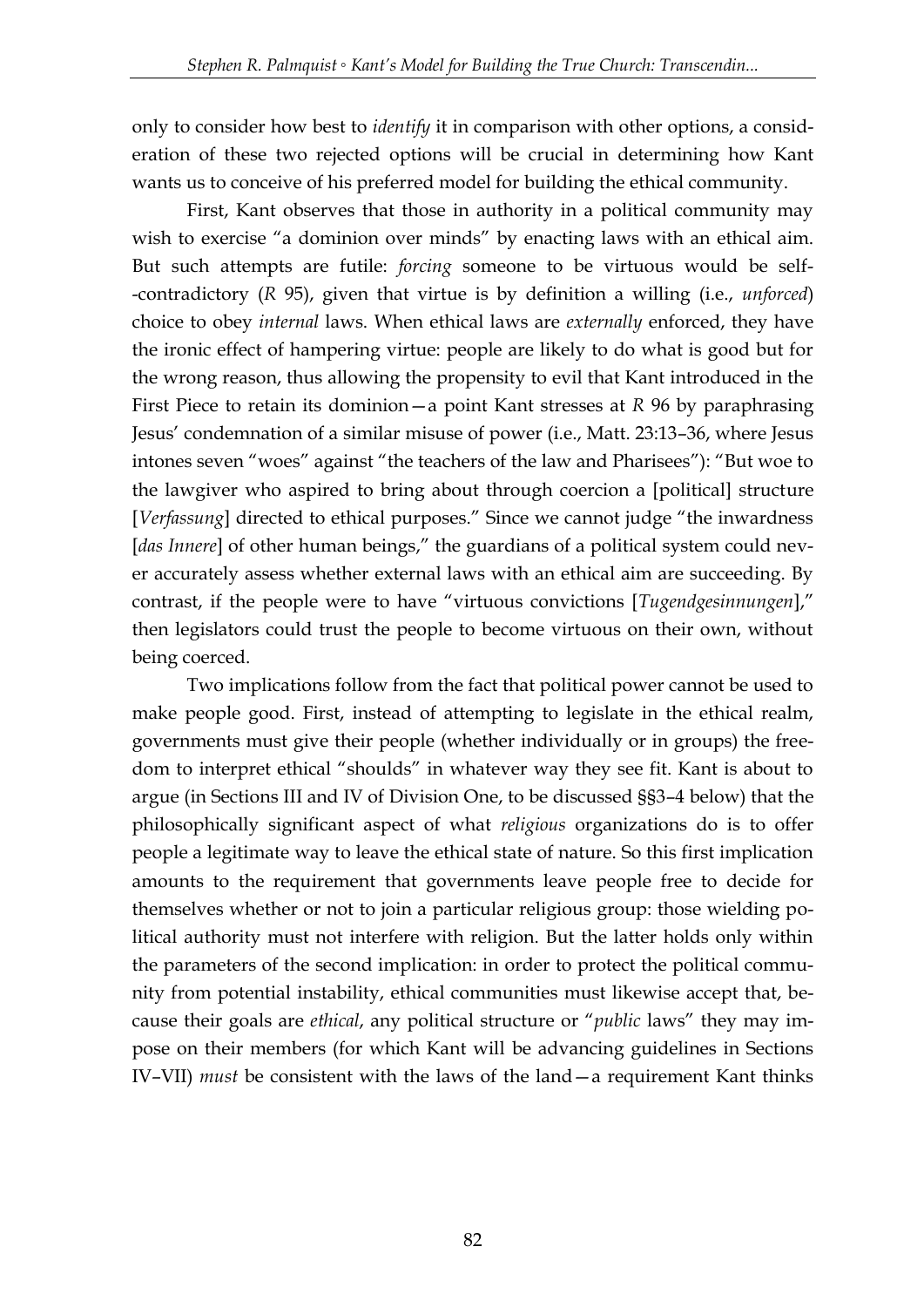should not be difficult to follow for any group that has genuinely ethical aims.<sup>16</sup>

Kant concludes Section I by clarifying an important difference between the political and ethical community. Unlike the political community, he reminds us, the ethical community "is always connected to the ideal of the whole of all human beings" (*R* 96); and the latter is only partly realized by any specific "multitude of human beings" who are "united in that aim." Although at this point (in 1793) it would still be two years before he would write *Perpetual Peace*, Kant mentions in passing that his ideal "ethical community" is not parallel to the political community instantiated by "different political regimes [*Staaten*]," but only to a situation whereby such regimes were "connected by a public international law." We can therefore see a direct parallel between Kant's theories of political and ethical community-building, both having three stages: in both situations human beings begin in a state of nature, where they are not yet united by any law (and so an individual's external "might" determines what is right, with an internal "should" determining what is good); they develop distinct political communities (e.g., nations) by agreeing on a set of external laws, just as they develop distinct ethical societies (e.g., congregations) by agreeing on a particular understanding of the moral law; finally, they establish a body of international law in order to unite all nations in peaceful coexistence, just as they begin to build an ideal ethical community to unite all of the distinct religious groups, each considering itself only as a "schema" (or partial representation) of the "absolute ethical whole" that Kant calls "the kingdom of God."<sup>17</sup>

<sup>16</sup> Cf. Rom. 13:1–3: "Let everyone be subject to the governing authorities, for there is no authority except that which God has established. The authorities that exist have been established by God. Consequently, whoever rebels against the authority is rebelling against what God has instituted, and those who do so will bring judgment on themselves. For rulers hold no terror for those who do right, but for those who do wrong. Do you want to be free from fear of the one in authority? Then do what is right and you will be commended." Kant argues elsewhere (e.g., in *Metaphysics of Morals*, 320ff.) that citizens must *not* rebel against a political authority. Reconciling his various claims on obedience and rebellion has proved to be no small task. For an attempt to present a consistent interpretation of Kant's position, see Palmquist (forthcoming).

<sup>&</sup>lt;sup>17</sup> A possible objection to this religious interpretation of Kant's theory of the ethical community is that Kant seems at times to suggest that belief in God might itself ultimately pass away. Kant's position on this issue, however, is quite subtle. He does indeed state—toward the end of the Third Piece, for example—that we should regard every visible expression of the true church as temporary, so that someday it may cease. But in the second edition he adds a new footnote, clarifying: "Not that it will cease (for it may perhaps always be useful and needed as a vehicle), but that it can cease" (*R* 135n). Kant's corresponding position on belief in God, likewise, would be that we must believe it is *possible* for human history to evolve to the point where people could unite themselves into religious communities that were *so authentically* religious that none of their members had any need to speak of God. Yet at the same time, Kant seems quite skeptical that we will ever actually see such a culmination of human potential come to pass. In any case, the key insight of Kant's that I am attempting to elucidate here, and so also the central meaning of the expression "non-coercive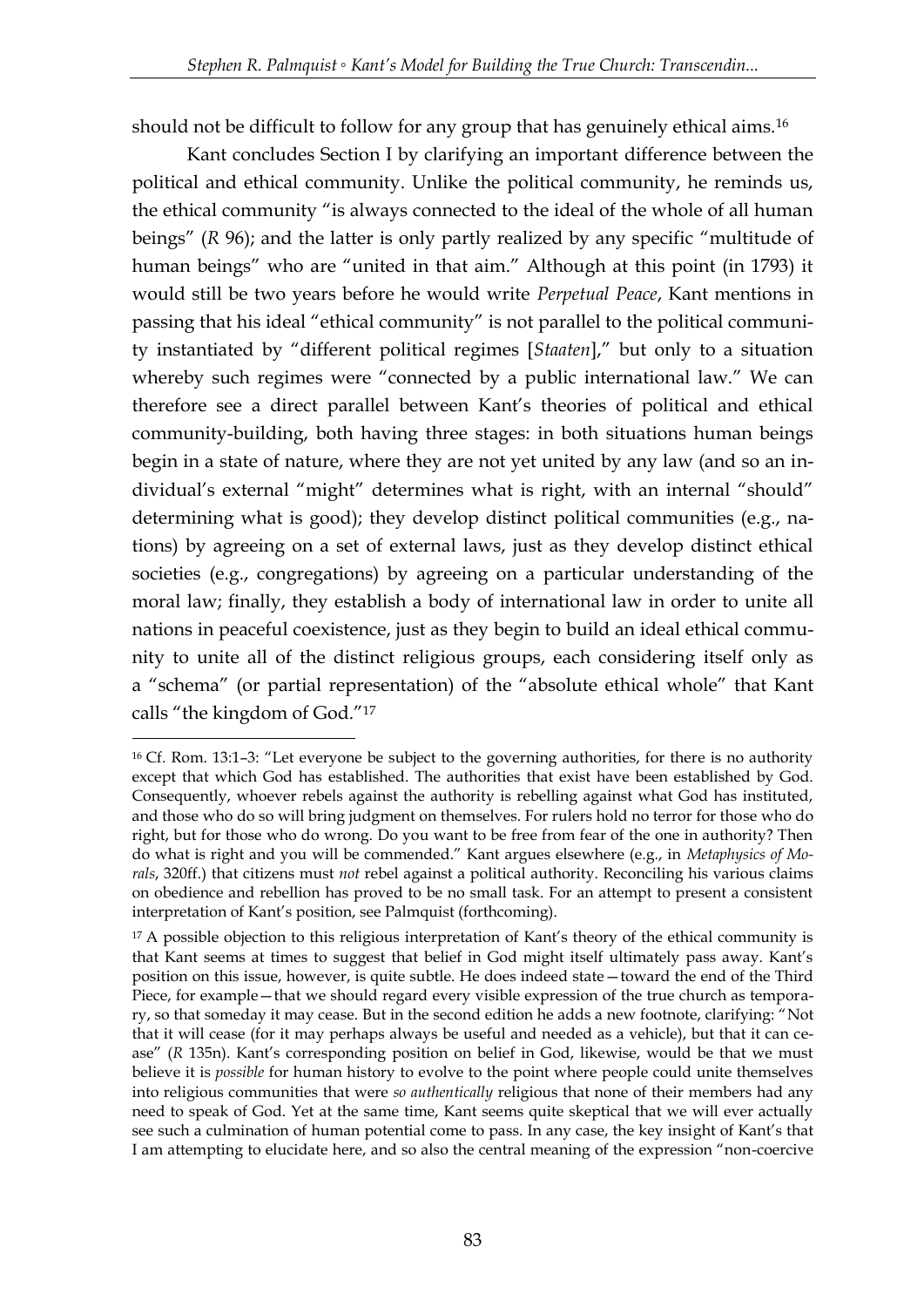### **3. Why an Ethical Community Must Be Religious**

Having referred twice (in the introduction to the Third Piece) to the "duty" of setting up an ethical community, and having clarified (in Section I) that by their very nature external (political) laws cannot *compel* a person to participate in such a task, Kant devotes Section II (entitled "The Human Being Ought to Leave the Ethical State of Nature in order to Become a Member of an Ethical Community") to an analysis of this duty. The first of the two paragraphs comprising Section II warns that good-hearted human beings must beware that in the ethical state of nature freedom promotes evil just as much as in its juridical counterpart (*R* 96–97). When individual good-hearted people do what they think they *should* be doing, but without basing their decisions on "a principle uniting them" with other people, they become "instruments of evil" in just the same way as people living in a lawless state (*Zustand*) tend to become entangled in a "war of everyone against everyone." The problem with the ethical state of nature is not that each person's "should" is not actually "good"; it is that the question of whether or not it is good is believed to be just as irrelevant as is the question of whether the strongest person in the juridical state of nature (the one who typically wins a fight) is *actually* right. In both the juridical and the ethical state of nature people are free from the constraints of law, yet their freedom can easily become a tool for injustice and evil, respectively.

After a footnote clarifying a minor refinement of Hobbes' political theory, Kant extends the classical "state of nature" theory more explicitly to the ethical realm with an unprecedented new argument regarding the necessary conditions for creating an *ethical* community. That argument, constituting what I have called a "religious argument for the existence of God,"<sup>18</sup> comes immediately before Section III, where Kant discusses what he later (in Division Two of the Third Piece) portrays as an inevitable step on the way to the model of genuine religion that he is in the process of defending: as expressed concisely in the section title, his argument here is that "The Concept of an Ethical Community Is the Concept of a People of God under Ethical Laws." The best way to interpret the force of this "is," I maintain, is not that the two concepts being brought together are logically identical, but rather as indicating that in this section Kant will argue that the only way to

<u>.</u>

theocracy," is that the closer we come to that goal, the more clearly we will see that this question, the question of whether belief in God can or even should eventually pass away, is actually *irrelevant* to genuine religion, because genuine religion is for the here and now.

<sup>&</sup>lt;sup>18</sup> For a detailed analysis of the argument, based on the premise that building an ethical community is a universal human duty of a unique kind, see Palmquist (2009).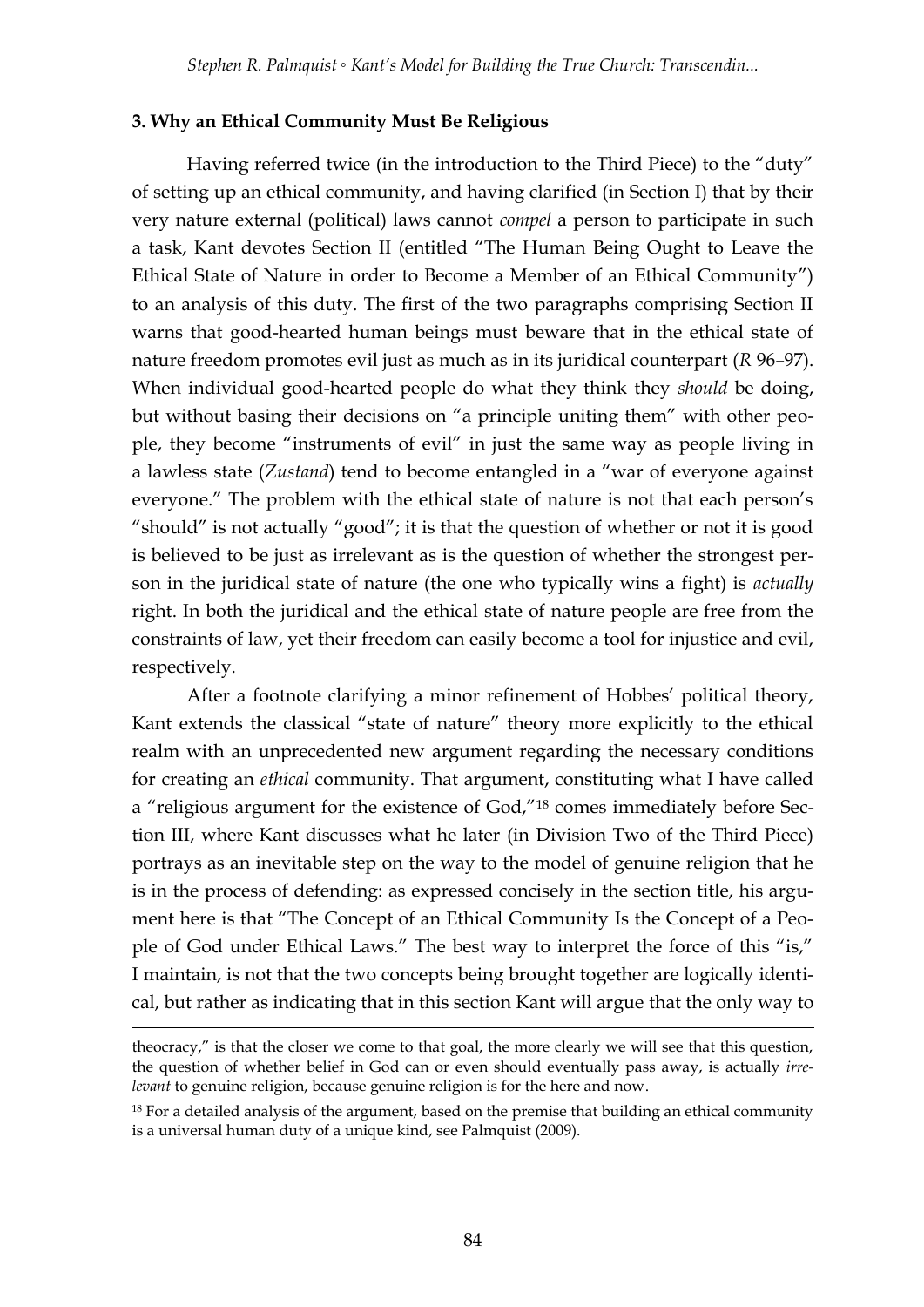*experience* an actual ethical community is to regard it as "a people of God under ethical laws."<sup>19</sup>

After reviewing the main features of the distinctions made in the first two sections, Kant argues that, whereas the *people* can quite properly be regarded as "itself the legislator" in a *political* community, the same cannot be the case for a community whose purpose is to further "the *morality* of actions," because legislation enacted by "the multitude uniting to form a whole" can never be more than "public human laws," and as we have seen, these are capable of enforcing only "the *legality* of actions."<sup>20</sup> The only conceivable way to get beyond the resulting impasse and resolve the paradox of how to create an *ethical* community, given that genuine morality is by definition *self*-legislated (i.e., in a sense, "should" really *does*  make "good") and yet a community must have a *shared* (public) *basis in law*, is for all members of such a community to believe in a "supreme legislator" who commands whatever is ethical. As Kant had previously argued at length,<sup>21</sup> this concept of a moral God as "ruler of the world" cannot be taken to imply that whatever we think God commands is *thereby* moral, for this would reduce morality to an impure source that would not be self-legislated; rather, the only way to preserve the purity of morality is to regard God, the only being who is "a knower of hearts [*ein Herzenskündiger*]," as the *enforcer* of "the laws of virtue." This leads directly to the conclusion of the overall argument advanced in Sections I-III (cf. note 12 above): the only way humanity can fulfill its duty to construct an ethical community is to regard itself as a "people" *under* a divine legislator. The gist of his argument here (see note 18), in other words, is that we must believe in God in order to have any rational hope that attaining the goal of unifying the diverse ethical ends of all human beings is even *possible* at all. For, although reason independently

<sup>&</sup>lt;sup>19</sup> This is a good example of what, as I argue elsewhere, should be regarded as an "analytic a posteriori" assertion. See Palmquist (1987).

<sup>20</sup> *R* 98–99. Kant adds an important footnote at this point, clarifying what is implied when we dress an ordinary ("bare") human law with religious clothing by calling it "a divine command." The footnote makes four main points. First, all genuine human duties can be regarded as divine commands (cf. *R* 153–154). Second, although civil statutes (i.e., laws imposed by "a human legislator") are not divine commands, *obeying* them is a divine command, since it is a human duty to obey the law of the land once we leave the political state of nature. Third, the only exception to the latter is that if a civil statute *conflicts* with a human duty, then we are obligated *not* to obey it. Finally, if anyone (or a religious organization) supposes that a particular non-moral statute is a command of God and yet that statute conflicts with a *legitimate* civil statute (i.e., one that we have a duty to obey, since it is not immoral), then we should refuse to believe the claim that the former really is a command of God. In other words, we must not disobey a legitimate law merely because we think God has told us to do so, for (as Kant argues in more detail in the Fourth Piece) an alleged "divine command can never be authenticated sufficiently through empirical characteristics" (99n).

<sup>21</sup> See, e.g., *Groundwork of the Metaphysics of Morals* (4:442–443) and *Critique of Practical Reason* (5:41).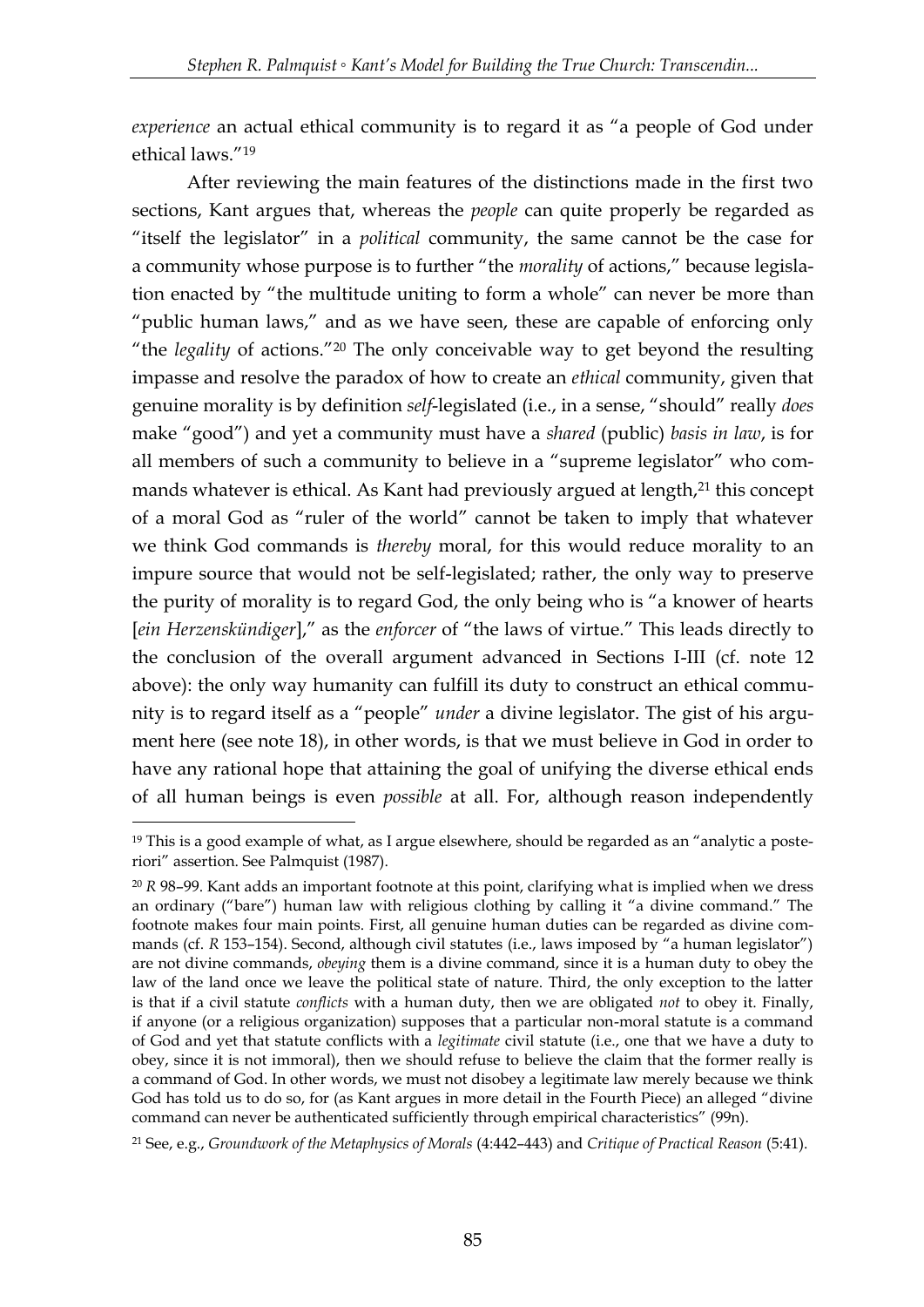*commands* these ends, the possibility of such a command being genuinely *realizable* (as it must be, since ought implies can) requires belief in God.

Before stating what he thinks is required by such a presupposition of a divine legislator, Kant considers a second option for constructing an ethical community: he asks at *R* 99–100 whether a "theocracy" would be a viable "solution" to the "problem" of how to construct an ethical community. (Remember that for Kant a theocracy is "a juridical community" whereby "a people of God" permits human leaders to enforce a set of "statutory laws" as God's commands.) As Kant argues in more detail in Division Two of the Third Piece, a typical theocracy (understood as an *externally* legislated political system) *cannot* solve the problem that "pure, morally legislative reason" presents here in Division One, because the "existence and form" of its structure "rest entirely on historical bases." At best, just as we saw in considering the first option, a theocracy can encourage "merely the legality of the [people's] actions," leaving the *internal morality* of their actions undetermined; yet, encouraging the latter is the whole point of viewing an ethical community as "a people of God." In other words, the objection Kant raises to the Jewish type of theocracy is not that it views God as the ultimate legislator—in precisely this respect a theocratic political structure *correctly* implements Kant's vision; indeed, this is why he regards it as an *advance* on the political state of nature. Rather, his objection is that Jewish theocracy is *coercive*: inasmuch as its laws are externally enforced, it is powerless to bring about real moral improvement, so it causes the ethical community to deteriorate into a merely political one.

A *genuine* (i.e., *morally* focused) theocracy, Kant suggests in the closing paragraph of Section III, would be more like "a *gang*," the difference being that a gang unites itself under the *evil* principle (*R* 100). A typical gang of hoodlums is united not by a *political* structure, with officials to enforce laws that govern its members, but by a shared concern to strengthen and promote each others' *convictions* (*Gesinnungen*), with the only "external power" being some graphic symbols to depict the evil principle that unites them. Likewise, if we seek to establish an ethical community as "a *people* of God," we must remember that the *good* principle "resides… within ourselves," thus resisting the temptation to rigidify the law of the heart by expressing it in terms of a set of *statutes* that can be externally enforced. In *Religion*'s Third Piece, evil manifests itself chiefly by preventing people from uniting together; thus, the ultimate antidote to evil is for people to unite together under the good principle to form an *ethical* community, and (despite the incredulity of most of his interpreters) Kant thinks this must take on the *religious* form of a church.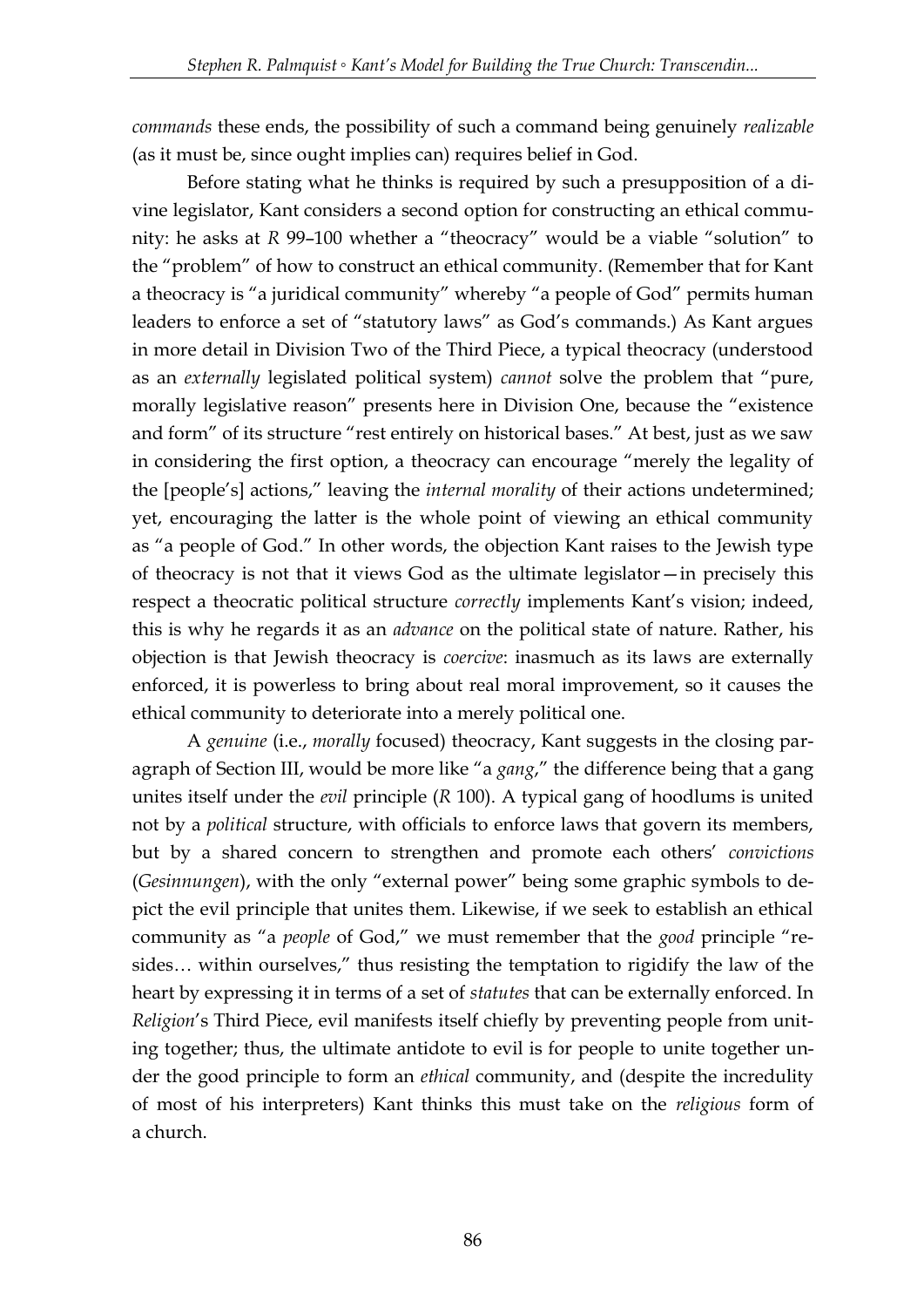### **4. The Church as the Only Possible Path to Lasting Peace**

Significantly, when Kant first introduces the notion of the *church* in Section IV, entitled "The Idea of a People of God Cannot (by Human Arrangement) Be Carried Out Except in the Form of a Church," he reveals that his model for an ethical community is a necessarily *dual* one: the community must be grounded in and focused on a religious (i.e., internally legislated) aim in order to be *genuine*, yet it must be manifested in *some* political (i.e., externally expressed) form in order to be *real*. That is, the "laws" governing this community must be genuine, internal laws of *freedom*, yet some form of empirical *structure* must also be set up to express them.<sup>22</sup> This has obvious affinity with the traditional concept of a theocracy, the difference being, once again, that Kant's model is non-coercive. But how is a non-coercive political system *possible*? 23

Proceeding in the order of the four category headings that he had introduced and defended in the *Critique of Pure Reason*, Kant answers this question by presenting four a priori "requirements" for any "visible" expression of what he calls the "true" or "invisible church" (*R* 101–102). These requirements constitute the guidelines for constructing an ethical community that many scholars have claimed Kant never provides (see note 3 above). In short, the *quantity* of the true church must be "numerical *unity*"; its *quality* must be moral "integrity" (*Lauterkeit*) in its motivational incentives; its *relation* must be "*freedom*," both in "the internal relation of its members among one another as well as the external relation of the church to the political potentate [*Macht*]"; and its *modality* must be "*unchangeability*  according to its *constitution*," whose content must consist of these four "secure precepts," the various "volitional symbols" that inevitably (and rightly) make up a church's form being "contingent, exposed to contradiction [i.e., when compared to the form of other churches], and changeable." Although Kant provides only a brief paragraph describing each of these four absolute requirements of the rational core of all true religion, which any "visible" congregation that seeks to be part of the "invisible church" must therefore take up as its own, we must not underestimate their significance.

Indeed, from this point onwards (as I have demonstrated in Parts III and IV of my *Comprehensive Commentary* [see note 2 above]), *Religion* can be read as a series of section-by-section elaborations of precisely these four a priori requirements.

<u>.</u>

<sup>&</sup>lt;sup>22</sup> For a discussion of the parallel functions of religious and political ideals for Kant, see Palmquist (1994); see also note 7 above.

<sup>&</sup>lt;sup>23</sup> I attempt to answer this key question in Palmquist  $(1993)$  – see note 11 above – using evidence drawn from scriptural sources rather than from Kant. However, Kant's answer, as sketched below, is virtually identical.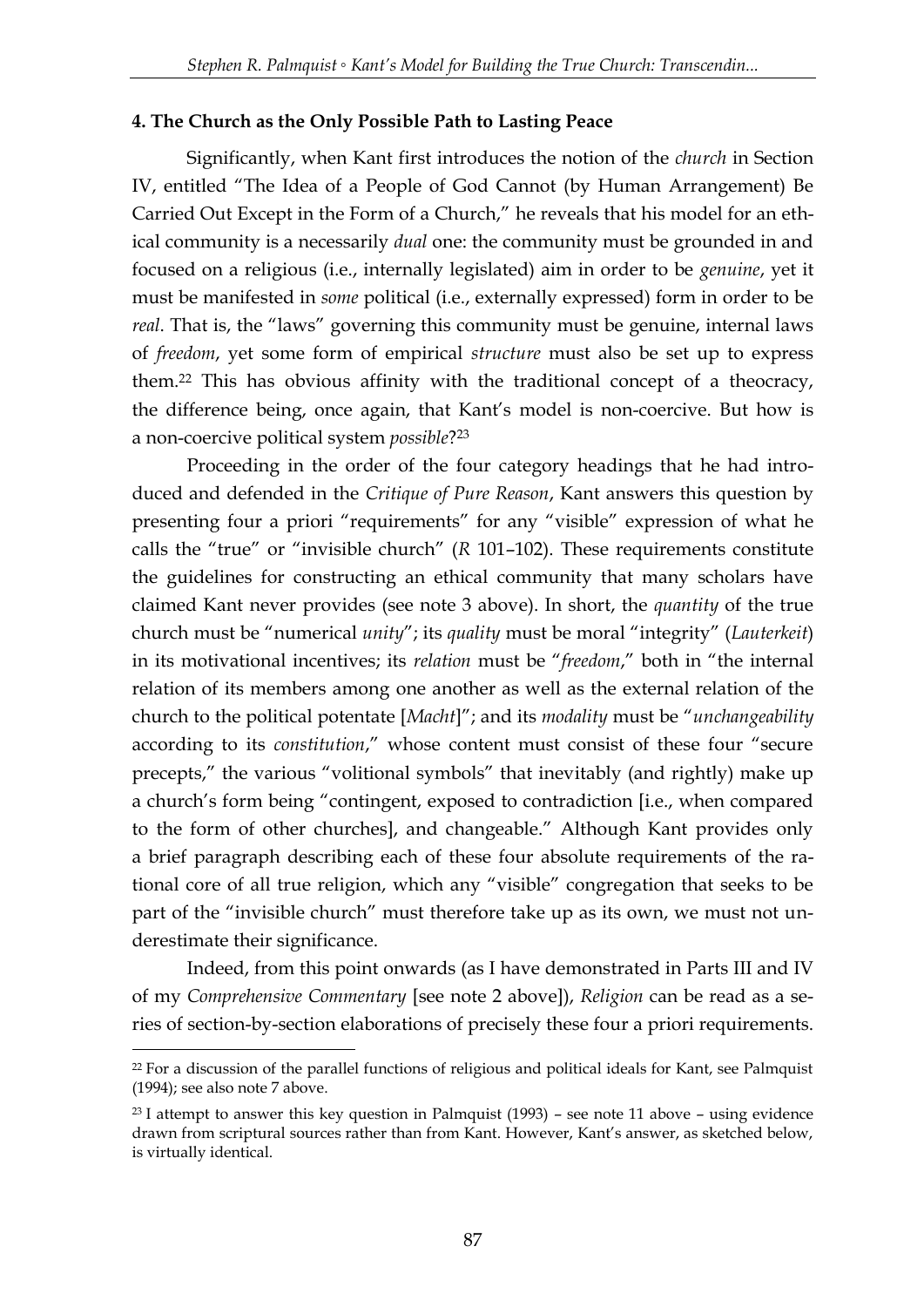Thus, for example, the four remaining sections of the Third Piece each focus on one of the requirements, in turn: Section V (entitled "The Constitution of Any Church Always Starts from Some Historical (Revelation) Faith, Which May Be Called Church Faith, and This Is Best Founded on a Holy Scripture" [102]) highlights the prudentially *necessary* role played by historical/church faiths, of which there can (by definition) be *many* acceptable forms, in the historical realization of the *one* pure rational faith that they should all have at their core;<sup>24</sup> Section VI (entitled "Church Faith Has Pure Religious Faith as Its Highest Interpreter" [109]) then emphasizes the need for moral *integrity* in the church's interpretation of Scripture, by arguing that the highest principle of interpretation must be moral rather than historical-critical or feeling-based; Section VII (entitled "The Gradual Transition of Church Faith to the Autocracy of Pure Religious Faith Is the Approach of the Kingdom of God" [115]) explores the need for *freedom* within the church, both internally (by emphasizing the importance of interpreting religious doctrines in a way that will free religious believers from delusion and idolatry) and externally (by emphasizing that the ultimate "victory [of the good principle] over evil" will come about only when the invisible church becomes "a kingdom […] that, under its dominion, assures the world of an eternal peace" [124]); and Division Two (entitled "Historical Presentation of the Gradual Founding of the Dominion of the Good Principle on Earth" [124]) illustrates the key difference between historical faiths based on external statutes (which always remain contingent and therefore *changeable*) and those that have the unchangeable principle of *inward* goodness as their *un*changeable core. Once we recognize that Kant is not attempting to provide an empirical blueprint for a *particular* historical faith but is presenting a priori guidelines for *all possible* historical faiths that are to instantiate true religion, we suddenly find practical guidelines for implementation on literally every page of the book, following Section IV (*R* 102).

Kant concludes Section IV with a paragraph that alludes to the Christian doctrine of the Trinity as a possible source of insight into how best to conceive of the possibility of a non-coercive political system (i.e., of a *theocracy* in the true sense of the term—what he calls "a nation of God"). He borrows Jesus' father–son metaphor and employs it to clarify the status of the aforementioned four guidelines, thus preparing the way for the sections that follow. Although this passage is easily overlooked, often being treated as a mere afterthought, its relevance to my present argument justifies quoting it in full (*R* 102):

<sup>-</sup> $24$  For a thoroughgoing discussion of the argument of Section V, see Palmquist (2015b).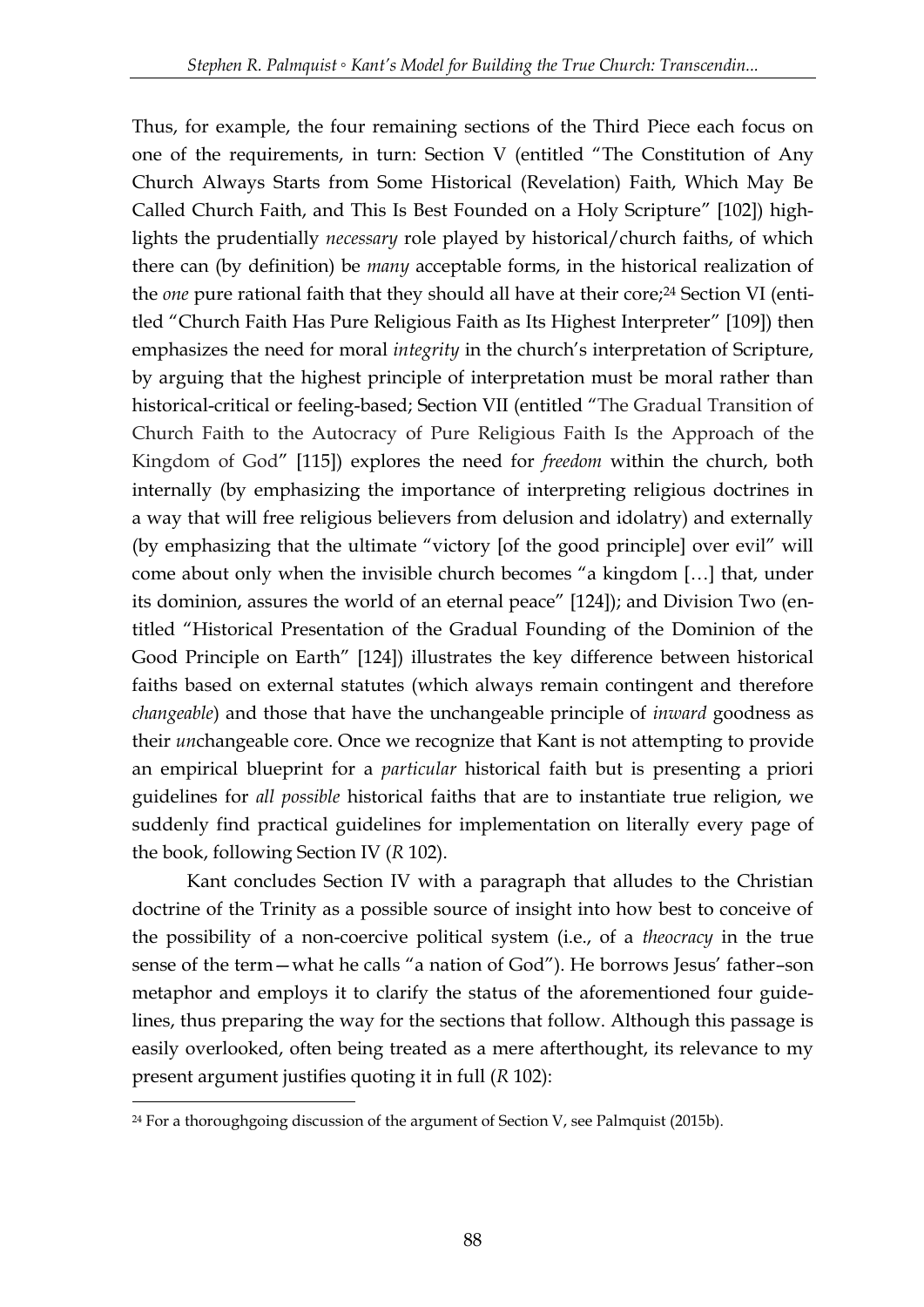Therefore, an ethical community, regarded as a church, i.e., as a bare *representative* of a nation [*Staats*] of God, actually has no structure that is similar, according to its precepts [*Grundsätzen*], to the political one. The structure in it is neither *monarchic* (under a pope or patriarch), nor *aristocratic* (under bishops and prelates), nor *democratic* (as of sectarian *illuminates*). It could best still be compared with the structure of a household (family) under a common—though invisible—moral father, insofar as his holy son, who knows his father's will and simultaneously stands in bloodrelationship with all the members of the household, takes his father's place in acquainting them more closely with his will; and the members therefore honor the father in him and thus enter with one another into a voluntary, universal, and continuing unity of heart.

Kant here tells us explicitly that his model of the ideal ethical community is not only necessarily religious (i.e., it must be a church), but also that it is "a *nation* of God" (i.e., it is *theocratic*, though only in the highly refined sense of that term, explained above). *This* nation (or "state" [*Staat*]) of God (this *theocracy*) is unlike any other, inasmuch as it is politically "bare": its structure (whose four "invisible" requirements Kant has just sketched) is entirely non-coercive. As a result, it is unlike the Catholic Church (whose papal and patriarchal structure imitate monarchical political systems), nor is it like the Lutheran Church and other mainline Protestant churches (whose "bishops and prelates" imitate aristocratic political systems), nor is it even like Kant's own childhood Pietism and other non-liturgical forms of Christianity (whose emphasis on "sectarian *illuminates*" often imitates democratic political systems, with each sect functioning like a *political party* that supports the politician–hero who best represents the people's biases). Instead, when a church successfully bases its organizational structure on the four requirements that he has just introduced for a non-coercive form of theocracy, Kant thinks its "invisible" political structure will be comparable to the kind that governs a "household."

Is the political structure of a family really an appropriate metaphor for the structure of the true church? I believe it is, if we understand that Kant's goal was to ground the destiny of the human race in a vision of a non-coercive theocracy, regarded as a radically distinct form of ethical community. If one were to read Kant's metaphor as claiming that the true church should have a structure like that of the *typical* human family, where normally one or both parents exercise *control*  over the children, then this would be a highly questionable claim. Indeed, one would also have to object to Kant's "household" metaphor if we assume that he has in mind his own vision of the typical family structure, as discussed (for example) in the *Metaphysics of Morals*, for the claims he advances there are regarded by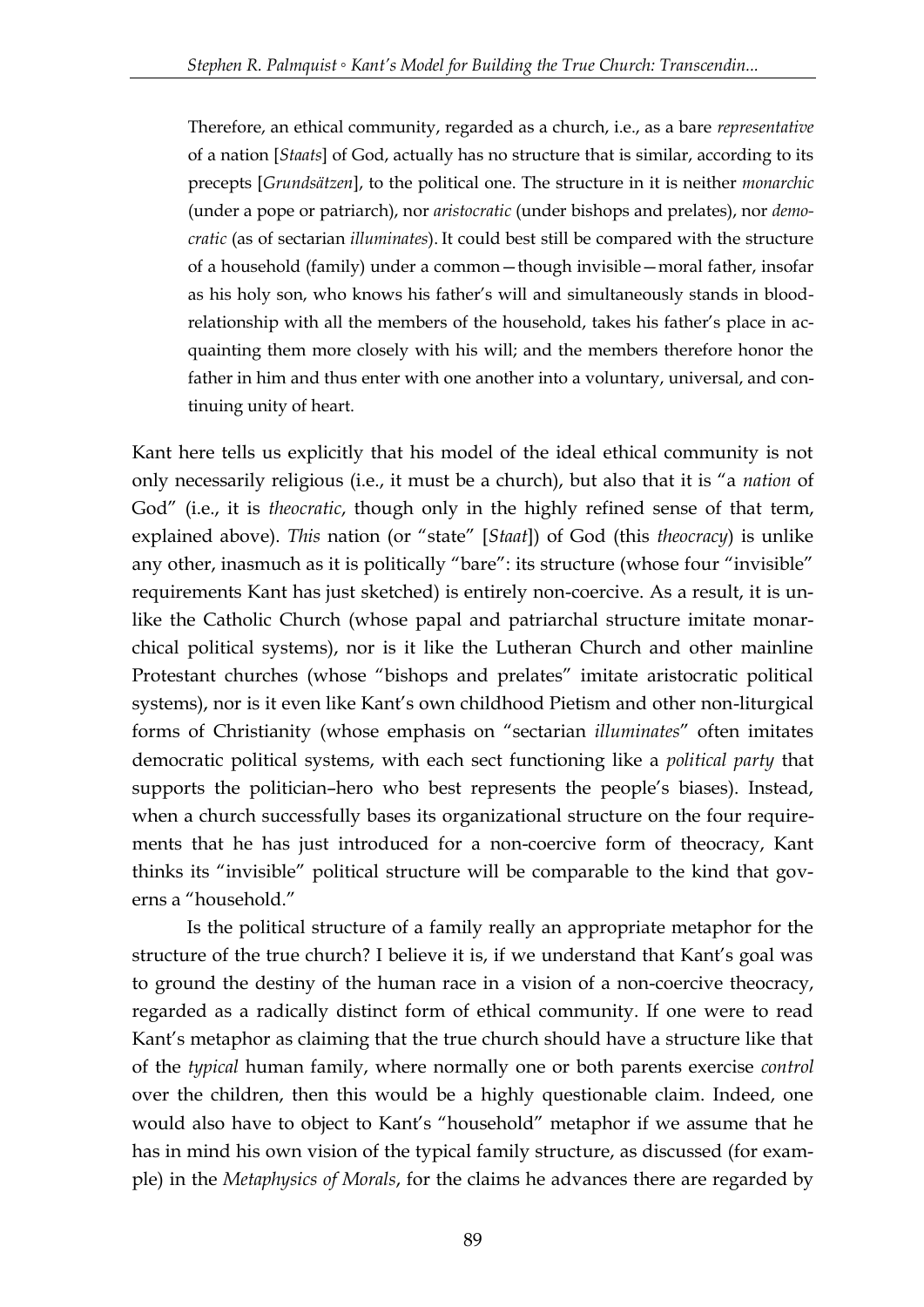many today as objectionably patriarchal. My response to such objections is twofold. First, such parent-child authoritarianism is precisely what Kant's use of this metaphor in the present passage is intended to *avoid*. For he is referring at this point to the *biblical* metaphor of God as "father," Jesus as "son," and church members as "brothers and sisters" under the unifying guidance of the Holy Spirit. Thus, later in the Third Piece, immediately after quoting from 1 Corinthians 13:11 (where St. Paul says that the mature Christian "puts away what is childish"), Kant explicitly argues that in the true church "[t]he abasing distinction between *laypersons* and *clerics* ceases, and equality arises from true freedom" (*R* 122). Once we recognize that Kant's household metaphor implies not that an empirical church should be like a *typical* family, but that it should be like the model of a mature or *holy* family, we can regard the metaphor as highly effective, for such a family is *theocratic* in this sense: the true leader must be respectfully acknowledged yet refrain from exercising any power (like a parent who is always absent), whereas the leader's representative must be "one of us" (like an older sibling, *not* like a controlling master).

Second, to those who still find Kant's household metaphor objectionable, I would recommend replacing it with the metaphor of *friendship*, as the Quakers (the Religious Society of Friends) have done. Whereas traditional theocracy, as we have seen, *tries in vain* to replace "might makes right" with "should makes good," non-coercive theocracy really *succeeds* in doing so, by adopting a new, more creative standpoint that overcomes the conflict between these two purely human approaches: it unites all human beings in a common vision of a divine legislator whose only law is the one that binds *friends* (and mature families) together, the law of love.<sup>25</sup>

This claim—that the internally legislated laws of virtue, when manifested in the form of a religious community (i.e., as a non-coercive theocracy, or an ethical community that views God as its public legislator), will take the form of the law of love—may seem far-fetched as an interpretation of Kant. Yet it is not without textual support. For example, Kant's portrayal of the highest good "as the common good," in the aforementioned religious argument for God's existence, put forward mainly in Section II, closely parallels the passage in the *Groundwork* (4:399) where

<sup>25</sup> What Jeremiah 31:33 calls "the covenant" that God "will make with the people of Israel after that time,"—namely, "'I will put my law in their minds and write it on their hearts. I will be their God, and they will be my people'"—is the "written code" that Kant has in mind, as the "public" basis of the ethical commonwealth. This is what Jesus formulated more precisely and raised to the level of being the "greatest commandment" in the form of the "law of love" (Matt. 22:34–40; Mark 12:28–34; see also Ps. 37:31 and Rom. 2:14–15).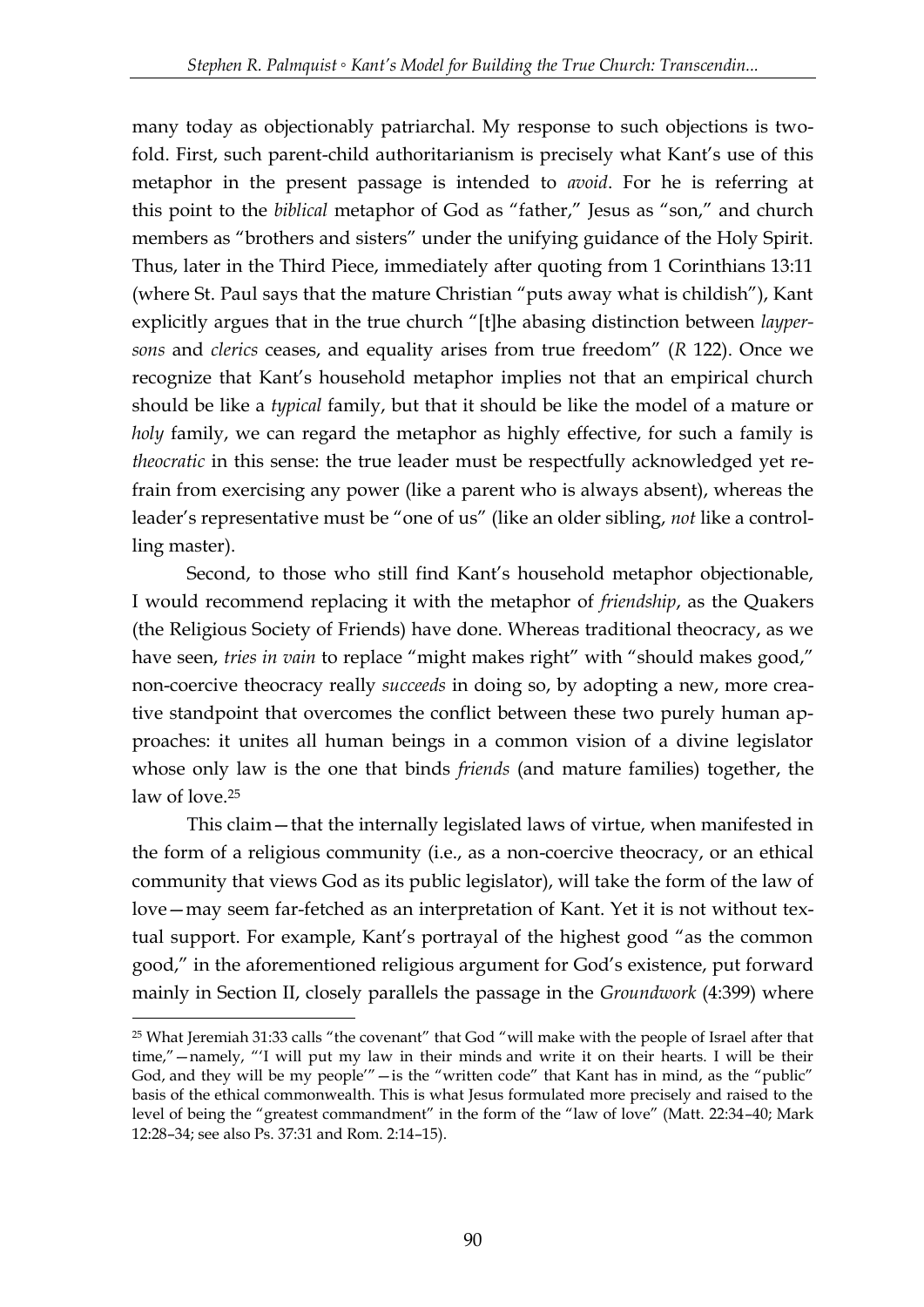Kant interprets the law of love as the religious equivalent of the categorical imperative. Indeed, once we identify a non-coercive theocracy as the goal that Kant's entire philosophy is directed toward realizing, we can depict the secular (political) and religious versions of that goal as two ways of making essentially the same claim: we are to love (regard) our neighbor (the common good) as ourselves (the highest good).

This is why Kant says in the opening pages of the Third Piece that the ethical civil state comes into being when the genus (i.e., the human race in general) comes to recognize that its ultimate purpose lies in the "common good." The very crux of Kant's argument is that it is *not* just "should" that makes good (any more than "might" really does make "right," in political relations), because if that "should" is only *good for me*, then it is not "civil"; the ultimate good comes into being only when we all recognize that for any presumed good (any "should") to be genuinely *good*, it must be held in common (*R* 97–98). That is, the law of love must rule in human hearts in order for the "true church" to be established on earth. *That* is the "code" that (as Kant suggests in the four sections of the Third Piece that we have been considering here) converts the potentially relativistic ethical state of nature (where "should makes good") into a genuinely ethical civil community.

A closer look at Section IV, at the final four sections of the Third Piece, and at Kant's climactic discussion (in the Fourth Piece) of conscience as the proper guiding principle that should motivate all religious ritual<sup>26</sup> would provide still further evidence that what Kant has in mind in his model of a non-coercive theocracy is a *partnership* between humanity and the divine (but always internal) legislator of the moral law. He states at *R* 100, for example, that in one sense we must regard God as the founder of the (invisible) church: "Founding a moral people of God is… a work whose execution can be expected not from human beings but only from God himself." *On our own*, we human beings are powerless even to *begin*  forming a union of the type under consideration here. Nevertheless, Kant continues, we human beings are completely responsible to be the founders of each individual empirical manifestation of the true church that is to conform to the four requirements of a genuinely religious organization (100-101): "the human being [...] must [...] proceed in such a way as if everything came down to him, and only

<sup>26</sup> Offering a close reading of the entire text of *Religion*, Parts III and IV of Palmquist (2016a) (see note 2 above) highlight the features of Kant's theory discussed here. Kant's affirmation of ritual as a means of moral empowerment in the Fourth Piece is a much-neglected topic that deserves far more attention, especially from religiously affirmative interpreters. On the meaning of "affirmative" when applied to interpretations of Kant's theory of religion, see Palmquist (2012).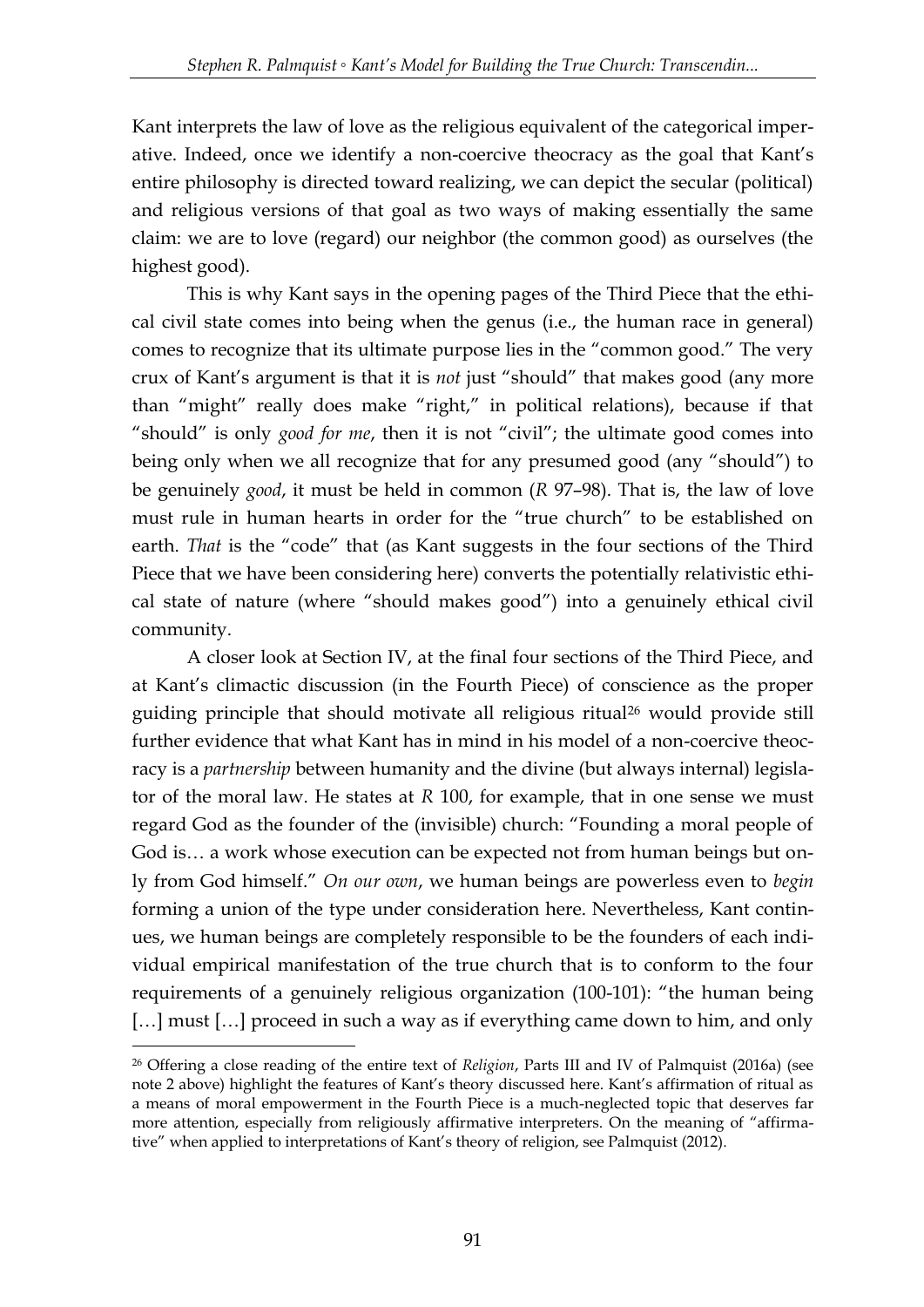on this condition may he hope that a higher wisdom will bestow completion upon his well-intentioned effort." The apparent contradiction between these two statements of Kant's can be resolved if we assume that he is adopting the *theoretical*  standpoint in acknowledging the need for a *belief* in God's initiating and completing roles and the *practical* standpoint in requiring human beings to do their part, in spite of our theoretical ignorance of precisely how God may act.

This non-coercive form of theocracy, then, is the only way forward, if we wish to transcend the conflict between "should makes good" and "might makes right." Politicial structures are powerless to fulfil such a goal. For only by building the true church can humanity bring itself out of the ethical state of nature; and building such a church is *our* task, even though we must believe in God's assistance in order to be empowered to complete the task in a spirit of humility, without suffering from either despair or delusory self-confidence. Understanding the crucial role played by Kant's argument in Section IV of Division One of the Third Piece, coming as it does almost exactly at the mid-point in the text of *Religion*, enables us to make better sense out of all the arguments Kant advances from this point to the end of the book. We can now take Kant seriously when he argues in Section V of the Third Piece that historical faiths are a necessary part of the process of creating the *one* true religion and that basing their faith on a Scripture is a huge advantage, even though (like coercive theocracies) human beings naturally tend to universalize the historical instead of the moral; his emphasis in Section VI on interpreting Scripture morally can now be seen as a guard against relapse into the ethical state of nature by keeping *integrity* at the center of the church's concern; Section VII's resolution of the antinomy of faith can now be appreciated as Kant's account of what is necessary in order to protect the *freedom* of church members as they pursue the goal of establishing the Kingdom of God on earth; and the focus on historical instantiations of religious faith (especially the Jewish and Christian versions) in Division Two can now be seen to be an analysis of how a non-coercive theocracy can *remain* non-coercive only by regularly updating its precepts while holding first to the basic (theocratic) requirements of its constitution. Likewise, the whole of the Fourth Piece can be appreciated as Kant's attempt to show how a non-coercive theocracy, and *only* a non-coercive theocracy, is the necessary condition for enabling human beings to serve God in a genuinely meaningful way.<sup>27</sup>

<sup>&</sup>lt;sup>27</sup> Several key ideas developed in this paper were first suggested to me in conversations with Brandon Love, especially the locution "should makes good" and the observation that the four requirements, in turn, become the focus of the next four sections of Kant's text. I presented previous versions of this paper on the following occasions: at the American Philosophical Association's Pacific Division Meeting, held in Seattle, Washington, in April 2012; at a seminar sponsored by the Department of Philosophy at Sogang University in Seoul, South Korea, in February 2014; and at the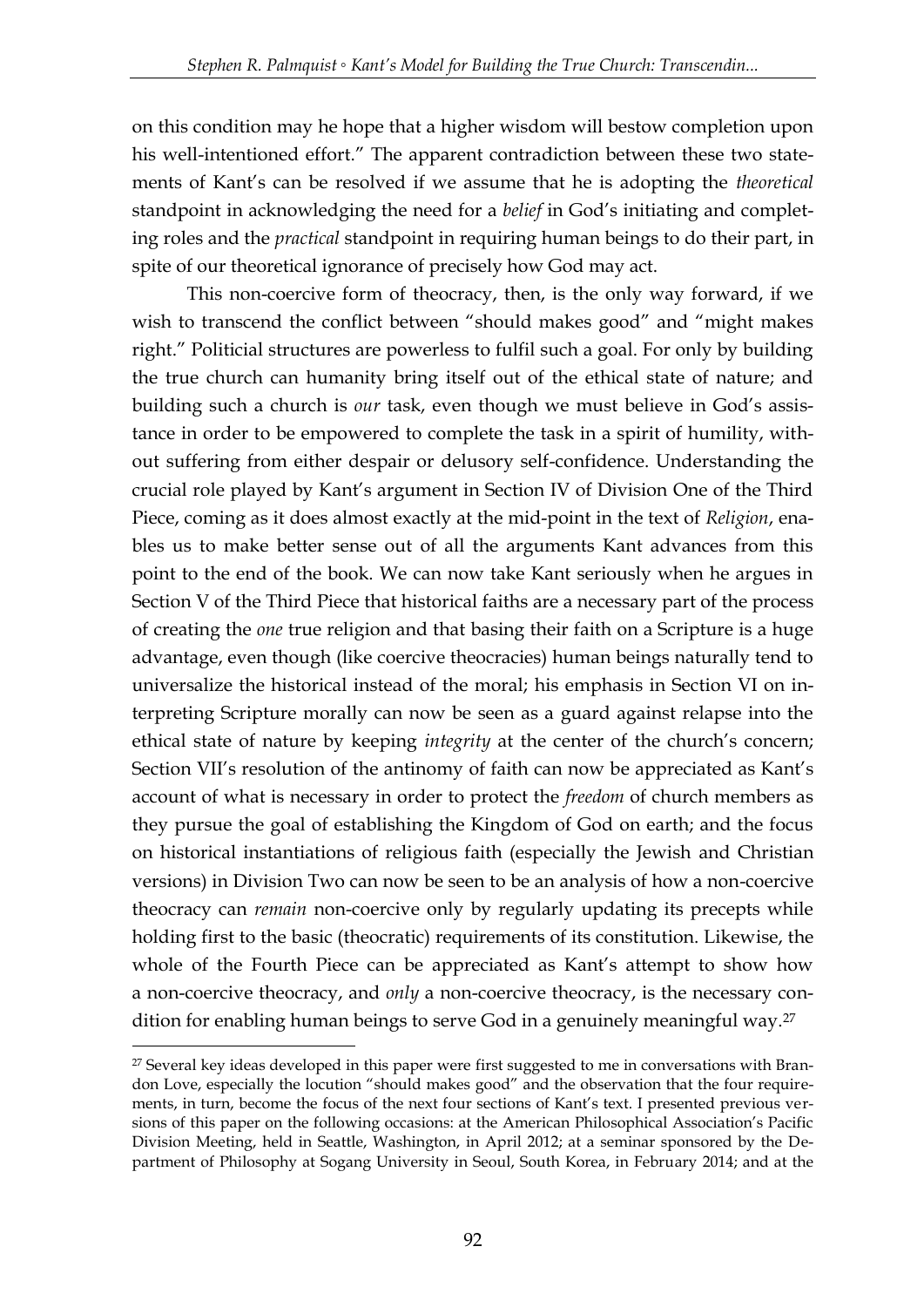#### **References**

<u>.</u>

- Abramson J.B. (2009), *Minerva's Owl: The Tradition of Western Political Thought*, Harvard University Press, Cambridge (MA).
- DiCenso J. (2011), *Kant, Religion, and Politics*, Cambridge University Press, Cambridge.
- Erlewine R. (2010), *Monotheism and Tolerance: Recovering a Religion of Reason*, Indiana University Press, Bloomington.
- Flikschuh K. (2011), *Gottesdienst und Afterdienst: die Kirche als öffentliche Institution?*, [in:] *Immanuel Kant: Die Religion innerhalb der Grenzen der bloßen Vernunft*, O. Höffe (ed.), Akademie Verlag, Berlin: 193–210.
- Fraenkel C. (2010), "Theocracy and Autonomy in Medieval Islamic and Jewish Philosophy," *Political Theory* 38 (3): 340–366.
- Höffe O. (1990), *Kategorische Rechtsprinzipien: Ein Kontrapunkt der Moderne*, Suhrkamp Verlag, Frankfurt am Main.
- Kal V. (2011), "Theocratie en democratie," *Tijdschrift voor Filosofie* 73 (1): 47–74.
- Kant I. (2009), *Religion within the Bounds of Bare Reason*, trans. W.S. Pluhar, Hackett, Indianapolis; revised translation in Palmquist (2016a).
- Mack M. (2014), *German Idealism and the Jew: The Inner Anti-Semitism of Philosophy and German Jewish Responses*, The University of Chicago Press, Chicago.
- Miller E.N. (2015), *Kant's* Religion within the Boundaries of Mere Reason: *A Reader's Guide*, Bloomsbury, London.
- Palmquist S. (1987), "A Priori Knowledge in Perspective: (II) Naming, Necessity and the Analytic A Posteriori," *The Review of Metaphysics* 41 (2): 255–282.
- Palmquist S. (1993), *Biblical Theocracy: A Vision of the Biblical Foundations for a Christian Political Philosophy*, Philopsychy Press, Hong Kong.
- Palmquist S. (1994), "'The Kingdom of God Is at Hand!' (Did Kant really say that?)," *History of Philosophy Quarterly* 11 (4): 421–437.
- Palmquist S. (2000a), *Kant's Critical Religion: Volume Two of Kant's System of Perspectives*, Ashgate, Aldershot.
- Palmquist S. (2000b), *The Tree of Philosophy: A Course of Introductory Lectures for Beginning Students of Philosophy*, Philopsychy Press, Hong Kong.
- Palmquist S. (2009), "Kant's Religious Argument for the Existence of God—The Ultimate Dependence of Human Destiny on Divine Assistance," *Faith and Philosophy* 26: 3–22.
- Palmquist S. (2010a), "Philip J. Rossi's The Social Authority of Reason: Kant's Critique, Radical Evil and the Destiny of Humankind," *Kant-Studien* 101 (1): 127–131.

Alliance Bible Seminary's 2015 International Colloquium on "War and Peace: Religious Perspectives," held on Cheung Chau Island, Hong Kong, in October 2015, following which Palmquist (2016b) was published. I would like to express thanks to all who raised questions at these events, and to a very meticulous anonymous reviewer, for raising concerns that led to numerous improvements in this paper's exposition.